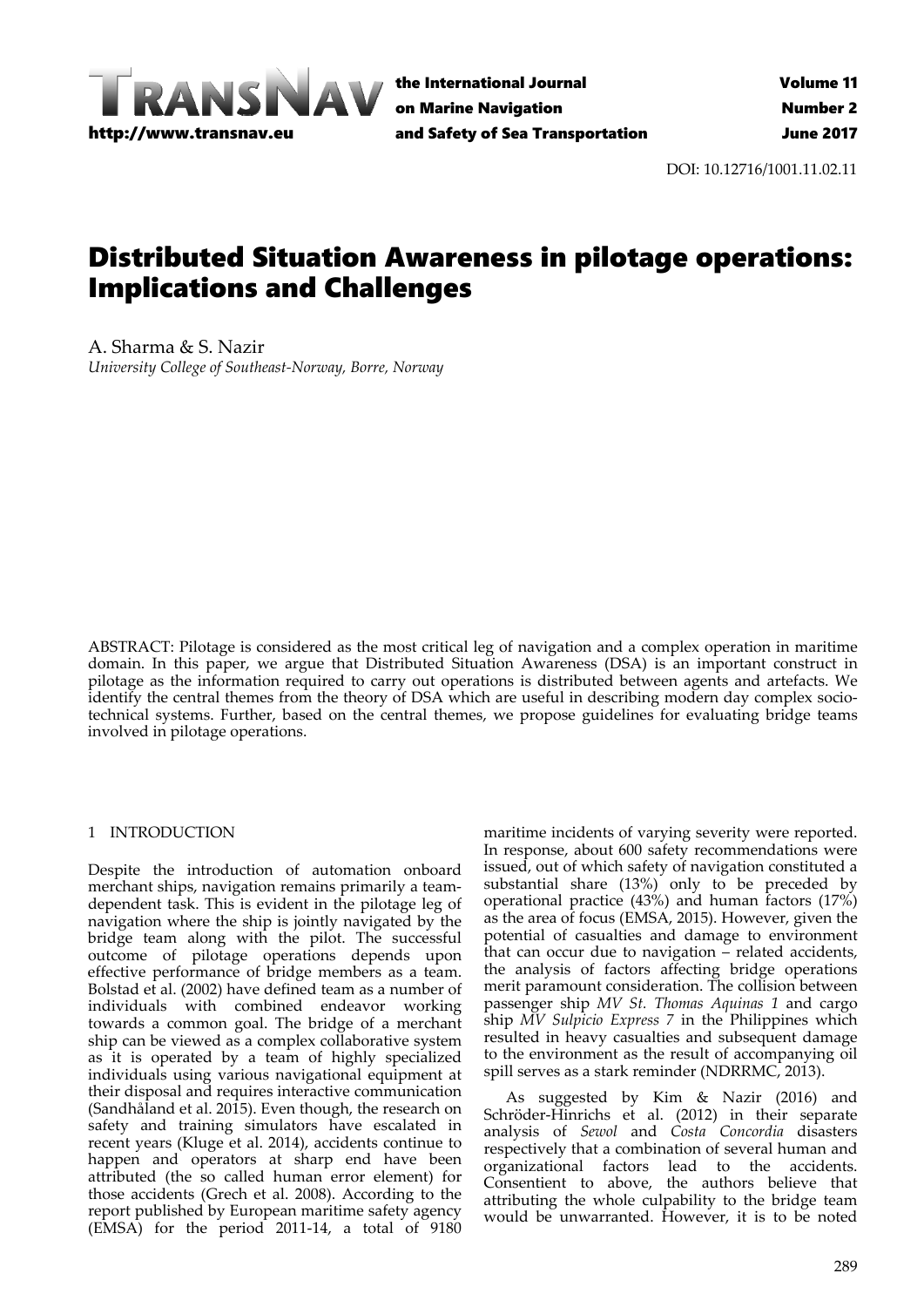that the erroneous actions carried out by the bridge team can set off a chain of events that can potentiate the vulnerabilities to the system. The introduction of modern technologies in the bridge (most notably ECDIS) has added another dimension in the complexity of pilotage operations. Technological changes, while increasing information processing can have a detrimental effect on Situation Awareness (Grech & Horberry (2002), as cited in Grech et al. (2002), p.1721).

The concept of Situation Awareness (SA) which traces its origins from the military aviation domain (Endsley, 1995a) has also led to research in other domains and can be termed as critical consideration in collaborative system design and operation (Salmon et al. 2009). In their analyses of maritime accident for the period between 1987 and 2001, Grech et al. (2002) have stated that 71% of the human errors can be attributed to problems related to SA. There are many ways in which SA can be defined however, the most widely used definition is the one given by Endsley (1995a), where SA is termed as perception of information elements in the surrounding, comprehension of their meaning and projection of their future status. Taking a systemic view, Stanton et al. (2006) have proposed the theory of Distributed Situation Awareness (DSA) which they argue can better explain the technology mediated interactions and dynamic nature of SA within complex collaborative systems. DSA is defined as "activated knowledge for a specific task, at a specific time within a system" (Stanton et al. 2006, p.1291).

In this paper we compare some of the central themes related to the theory of DSA in the context of pilotage operations and argue that evaluation methods for bridge team performing pilotage operations in simulated or real scenario should have underpinning assumptions on theory of DSA.

### 2 PILOTAGE OPERATIONS IN MARITIME DOMAIN

Pilotage can be termed as one of the most complex and critical operation in the maritime domain (Darbra et al. 2007). The importance of piloting vessels with continuously increasing dimensions and hazardous cargoes in the vicinity of some of the biggest metropolitan areas in the world has been undermined in the research literature and by the industry (Van Erve & Bonnor, 2006). Even after ignoring the factors like culture, weather and geographical challenges, studies involving pilotage has received less attention in their basic form as well. Lappalainen et al. (2014) have pointed out that pilotage is studied very little internationally or otherwise and have argued for pilotage based on established "good practices" as deemed by the literature.

Bruno & Lützhöft (2009) have defined pilotage as the control of a complex system and theorized that combination of feedback and feedforward mechanism is used in the pilotage to build a construct and exercise control on the system. Although the composition of bridge team varies depending upon the type of vessel and other factors, it can be postulated that bridge team during pilotage

effectively involves coordination between Captain, Pilot and Duty officer. The captain has the overall responsibility of the safe execution of operation and acts on the advice given to him by the pilot pertaining to specific information to be considered when maneuvering in the port. Pilot is an individual, usually a master mariner himself, who has the specific knowledge related to navigation and traffic regulations in the port of call. Duty officer is the junior navigation officer present in the bridge who usually assist the captain in navigation by performing associated secondary functions (such as monitoring the helm orders, cross‐checking position etc.) and acts in a supportive capacity. Figure 1 describes the flow of information in the bridge during pilotage operation.



Figure 1. Information flow on bridge during pilotage operations.

The communication links and the interfaces the equipment have, effects how the team builds and maintain SA. The bridge team has a continuous exchange of information amongst each other and artefacts at their disposal. The execution of tasks is carried out by interaction and feedback received. The SA in this case can said to be distributed at system level, the team is acting as a joint cognitive system.

## 3 DISTRIBUTED SITUATION AWARENESS

The theory of DSA, originally proposed by Stanton et al. (2006) describes SA as an emergent property which is distributed across the agents and artefacts within a socio‐technical system (Salmon et al. 2009, p.58). In other words, SA is to be analyzed at a systemic level in such settings. The methodology of DSA, as described by Stanton et al. (2006) can be summed into three main parts: (1) Elicitation of knowledge (2)<br>Extraction of knowledge objects and (3) Extraction of knowledge objects and Representation of relation between knowledge objects and the phases where they are activated. Salmon et al. (2009, p.59) have stated that in collaborative systems, team members may be engaged in perception, comprehension and projection tasks separately, thus drawing an extension to Endsley (1995a) model for the SA to the context of collaborative system.

However, there are some unique positions also taken by the proponents of DSA theory. Notably the notion that SA at team level is compatible in nature. Salmon et al. (2010) theorize that the different team members due difference in goals, roles, schemas etc.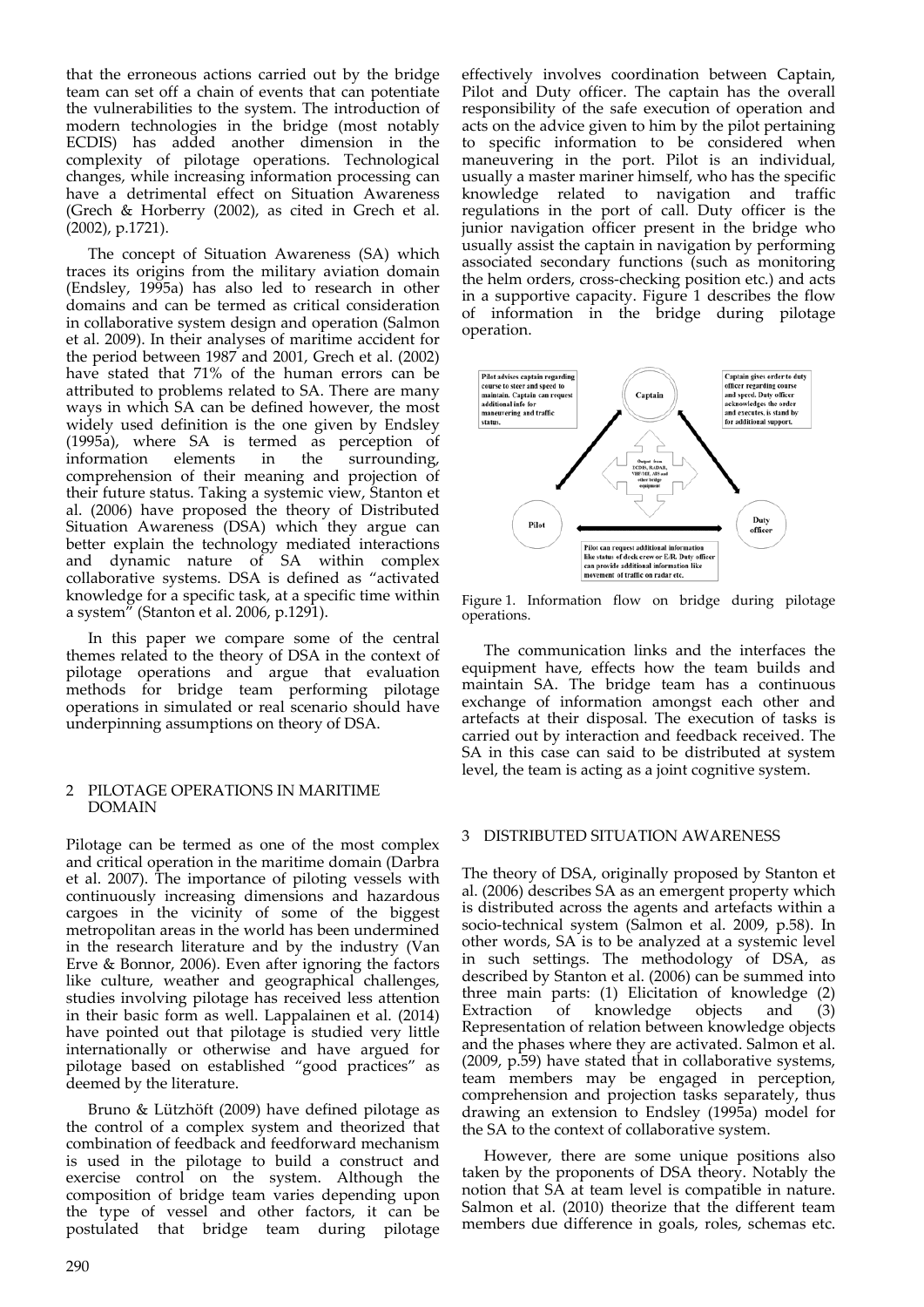may have different view of situation and therefore rather than sharing what they know, the cohesiveness in the team is achieved by compatibility, or integrating the available information to their schemata and interpreting to their individual need.

Central to the DSA theory is the idea of transactional SA. Salmon et al. (2010) suggested that the SA is maintained in the system by the exchange of information between the agents or the transactions of SA. Teams with more transactions between members are found to perform better than teams with less transactions (Sorensen & Stanton, 2016). However, some communication between agents may be tacit in nature. One of the tenets proposed by Stanton et al. (2006) as the basis of DSA is that agents may communicate through non‐verbal behavior, customs and practice.

Based on above, the theory of DSA can be summed up into the following main points which are relevant for collaborative settings:  $(1)$  The analysis is to be done at system level, taking all agents, artefacts and interaction between them into account. (2) The frequency of transactions is an important indication of team performance (3) Communication between agents may be tacit and (4) The SA of team is compatible in nature.

## 4 DSA IN PILOTAGE OPERATIONS

To date there has been little exploration of DSA in maritime domain. Of the applications presented in literature, Nazir et al. (2015) have described the key sub‐systems and their interaction in maritime domain. Sandhåland et al. (2015), meanwhile, have provided empirical data about shipboard practices gathered from Platform Supply Vessels (PSVs) favoring a DSA perspective. Within the pilotage operations in maritime domain, there has been no previous application of DSA models or methods. Based on the central themes identified for the DSA theory in the previous section, pilotage appears to be an appropriate operation to adopt DSA perspective, however not without considering the limitations.

## 4.1 *SA is distributed across agents and artefacts*

During pilotage operation, the SA can be said to be distributed across agents and artefacts. The bridge team members are carrying out different activities and monitoring different aspects of the system and thus no one member of the team has the complete awareness or the "full picture". Further, some critical information, is being held by the bridge equipment. For the identification of the targets, the details are accessed through Automatic Identification System (AIS). This information is imperative in the navigation and collision avoidance during the pilotage and it is accessed by the bridge team members by viewing the AIS display or by an AIS overlay provided in the ECDIS. However, this theme does not address the issue, when the information is available to individuals but they may fail to perceive it due to various factors (Jones & Endsley (1996) as cited in Endsley (2015), p.26).

## 4.2 *SA transactions occur in bridge*

SA is maintained by continuous transactions between the agents. The bridge team members interact with each other, often in close‐loop mode, for giving/following the navigation‐related orders. The team also has to monitor or interact with Very High Frequency (VHF) radios in order to be aware of the traffic movements. However, an adequate number of transactions does not necessarily result in adequate level of SA as the relevancy and accuracy of communication should also be accounted.

## 4.3 *Tacit communication in bridge*

Non‐verbal behaviors, customs and practices are carried out by the bridge team for tacit communication which may not be so apparent for non‐native participant. This is in agreement with one of the tenets proposed for conceptual testing and identification of a system for the purpose of DSA analysis. Table 1 below provides an example.

Table 1. An example of tacit communication in the bridge during pilotage operation

| Agent          | Perception             | Comprehension Projection                                                                                     |                   |
|----------------|------------------------|--------------------------------------------------------------------------------------------------------------|-------------------|
| Rate of<br>in  | Senses                 | Calculates the                                                                                               | Displays the rate |
| turn<br>minute | change                 | rate of change                                                                                               | degree per        |
| indicator      | in heading             |                                                                                                              |                   |
| Pilot          | Reads ROT<br>indicator | Determines<br>counter-helm to order to Duty<br>be applied for officer<br>steadying the ship                  | Gives the rudder  |
| Captain        | given by<br>the pilot  | Notices new Determines the Orders the new<br>rudder order new heading to heading to pilot<br>maintain course |                   |

## 4.4 *Bridge team has compatible SA*

In the case of maritime pilotage, the above argument can be given as the role of each bridge‐team member is different in addition to the differences in experience, goals and hierarchy. The bridge team members including the pilot, act as a joint cognitive system in the execution of the tasks, where each member has their own sub‐goals while the safe navigation from pilot point to the berth or vice-versa being the common goal for the team. One possible limitation in considering compatible aspect of SA in bridge is the physical proximity between the bridge team members during the operations. The team members are not separated geographically, therefore any role specific information or interface for the team members may not result in perceived advantage.

In Table 2, we present the pros and cons as discussed in aforementioned sections related to the applicability of DSA model for pilotage.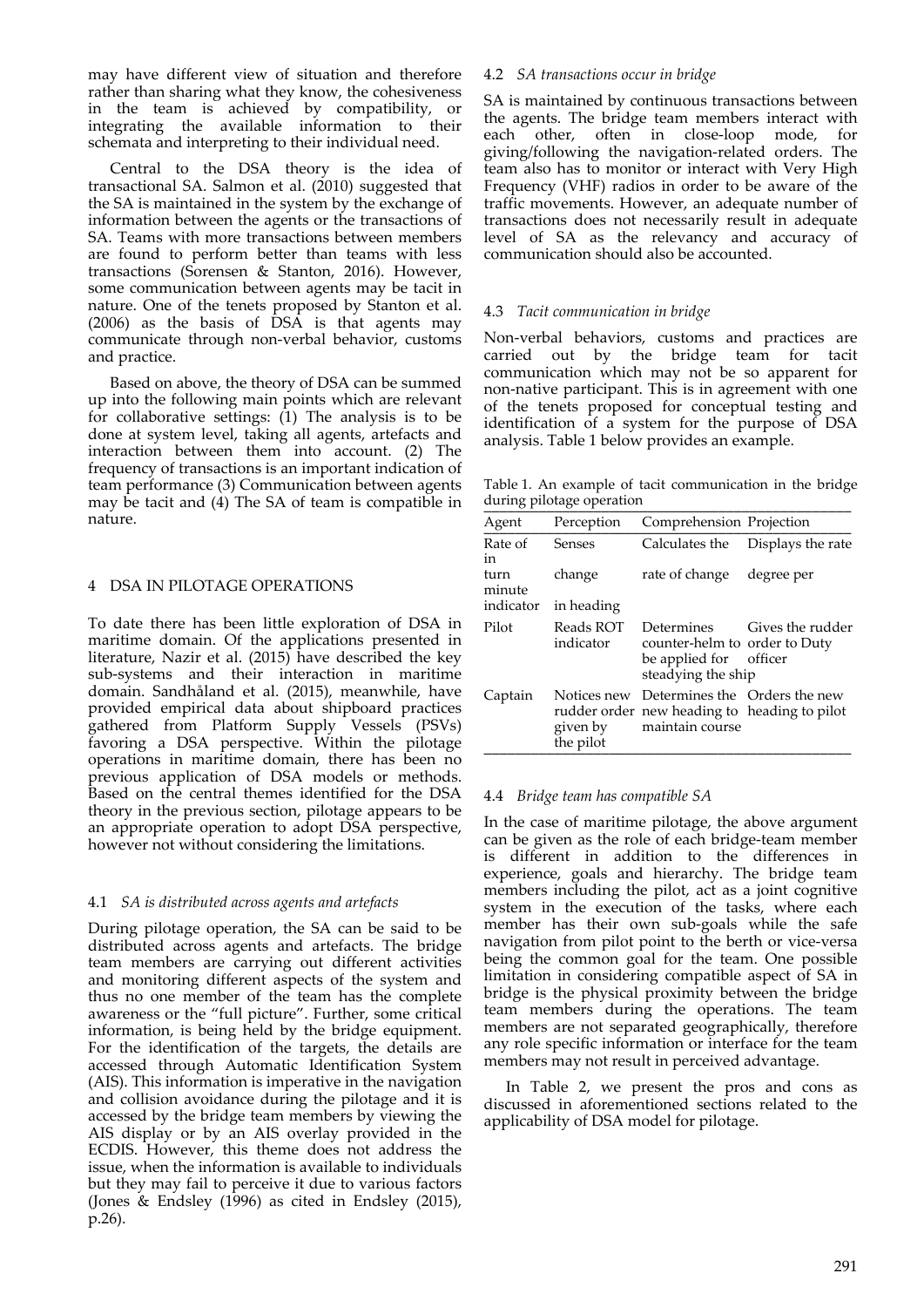Table 2. Pros and Cons of DSA perspective for pilotage

| Themes             | Pros                                                                                                                                                                                  | Cons                                                                            |
|--------------------|---------------------------------------------------------------------------------------------------------------------------------------------------------------------------------------|---------------------------------------------------------------------------------|
| analysis           | System level Level of analysis<br>includes bridge team<br>and equipment.                                                                                                              | Several factors such as<br>cognitive processes<br>also need to be<br>considered |
| SА<br>transactions | Indicates SA is<br>maintained by<br>transactions between or accuracy of<br>bridge team.<br>Accounts for dynamic<br>nature of SA                                                       | Need to take into<br>account the relevancy<br>communication                     |
| Compatible<br>SА   | Takes into account<br>difference in training, separation in bridge.<br>Bridge team members not give added<br>may require role advantage<br>-specific information<br>presented to them | Relatively less physical<br>experience and roles. Compatible view may           |

#### 5 DISCUSSIONS – BRIDGE TEAM WORK EVALUATION

With multiple agents working collaboratively in bridge to achieve a common goal and the argument that teams have cognitive properties, the evaluation of bridge team members should be based on measures that best capture their performance. As discussed above, the concept of DSA merits consideration when measuring performance of teams in collaborative settings. The methods which are adopted for measuring bridge team performance should therefore, have an underpinning on theory of DSA as described above. The following guidelines should be used when evaluating team work in pilotage operations:

## 5.1 *Mapping information elements and their usage*

Mapping of information elements have been found to be useful in team performance research as they reveal the underlying knowledge network (Marshall et al. 2015). Salmon et al. (2008) and Stanton et al. (2009) have proposed the use of propositional network methodology which describe the system SA as the network of information elements. The term "information elements" refers to concepts in assessing the DSA (Salmon et al. 2009, p. 63). The usage of information elements by bridge team members during the different stages in pilotage can give an indication of SA. Thus, SA can be measured dynamically and it would be possible to identify which members had the access to which subset of information elements. One possible limitation of this approach is that it is subjective in nature, therefore requires validation by comparing multiple sets of data (Salmon et al. 2009, p.71). Figure 2 provides an example of propositional network for pilotage operation. The information elements represented here is the knowledge used by agents and artefacts for the operation.



Figure 2. An example of propositional network for pilotage operations.

## 5.2 *Frequency of communication*

The frequency of communication is an important indicator of team performance. As demonstrated by Sorensen & Stanton (2016), the teams with more communication perform better. Therefore, the frequency of communication can be described as a measure for evaluating team performance. The use of frequency scale for team performance assessment is appropriate when quantity of occurrence for certain action is characterizing the performance of teams (Smith‐Jentsch et al. 2013).

## 5.3 *Measuring interaction at various levels*

Bridge team members in pilotage operation have different levels of interactions. The team members have individual level of interaction as well as amongst team members. In this situation, the performance should be measured at multiple levels i.e. individual level and team level (Marshall et al. 2015). If all measures are taken at one level, it may be insufficient to detect deficiencies in team performance (Rosen et al. 2008).

## 6 CONCLUSION

In this paper, we have argued that theory of DSA can have implications on bridge team work. DSA of the bridge team members and the interactions amongst them are important factors to be considered during pilotage. Finally, based on the central themes identified from the DSA theory, we have proposed guidelines that can be considered when evaluating bridge team performance.

## 7 LIMITATIONS

The proposed application of framework and evaluation guidelines are theoretical in nature based on state of art knowledge. Further studies in the context of pilotage will contribute to the validity of guidelines proposed here.